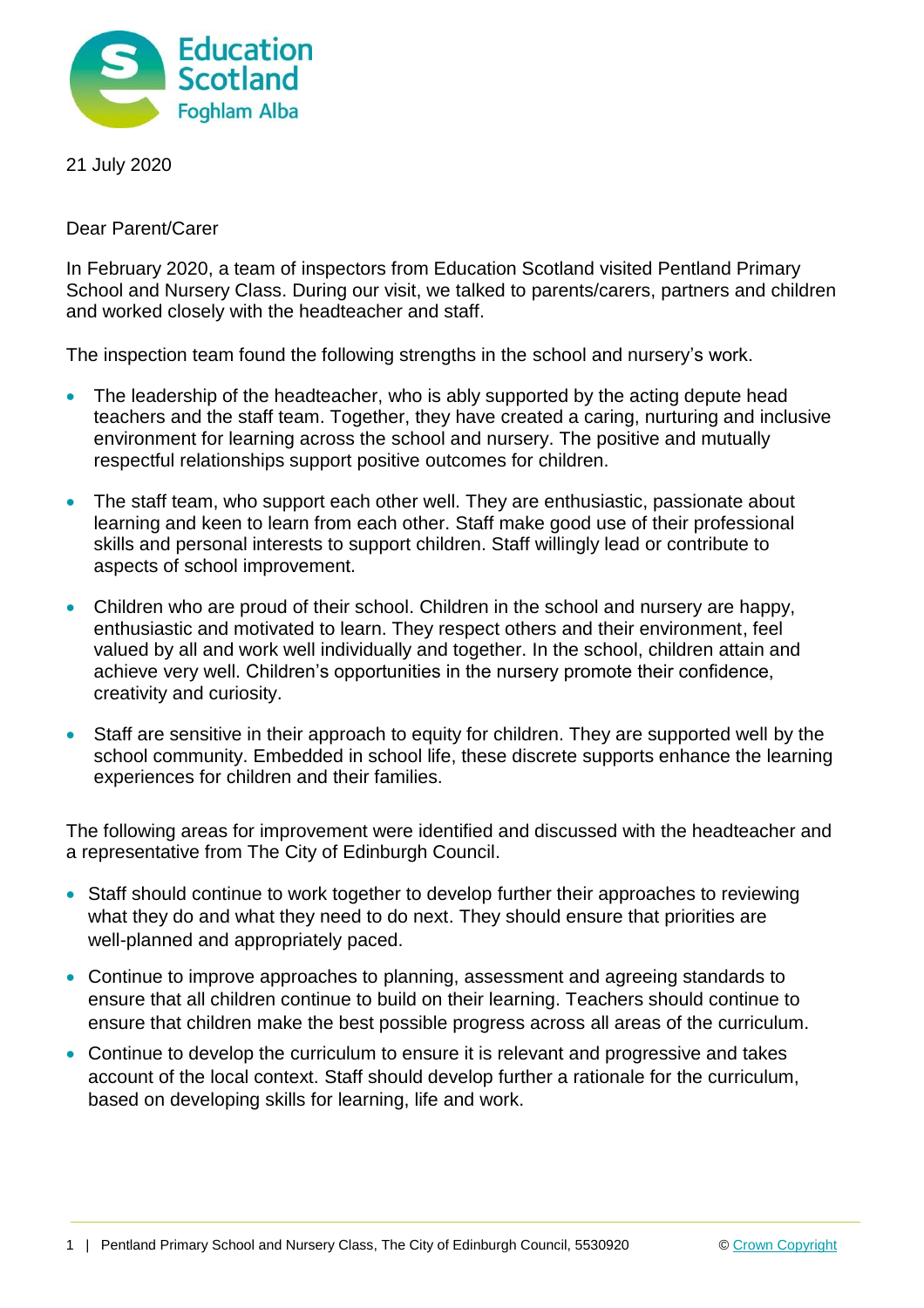

We gathered evidence to enable us to evaluate the school's work using four quality indicators from [How good is our school? \(4](https://education.gov.scot/improvement/Documents/Frameworks_SelfEvaluation/FRWK2_NIHeditHGIOS/FRWK2_HGIOS4.pdf)<sup>th</sup> edition) and [How good is our early learning and childcare?.](https://education.gov.scot/improvement/Documents/Frameworks_SelfEvaluation/FRWK1_NIHeditSelf-evaluationHGIELC/HGIOELC020316Revised.pdf) Quality indicators help schools, local authorities and inspectors to judge what is working well and what needs to be improved. Following the inspection of each school, the Scottish Government gathers details of our evaluations to keep track of how well Scottish schools are doing.

## Here are Education Scotland's evaluations for Pentland Primary School and Nursery Class

| <b>Quality indicators for the primary stages</b>                                                                                          | <b>Evaluation</b> |
|-------------------------------------------------------------------------------------------------------------------------------------------|-------------------|
| Leadership of change                                                                                                                      | good              |
| Learning, teaching and assessment                                                                                                         | good              |
| Raising attainment and achievement                                                                                                        | very good         |
| Ensuring wellbeing, equality and inclusion                                                                                                | very good         |
| Descriptions of the evaluations are available from:<br>How good is our school? (4 <sup>th</sup> edition), Appendix 3: The six-point scale |                   |

| <b>Quality indicators for the nursery class</b>                                                                                      | <b>Evaluation</b> |
|--------------------------------------------------------------------------------------------------------------------------------------|-------------------|
| Leadership of change                                                                                                                 | good              |
| Learning, teaching and assessment                                                                                                    | good              |
| <b>Securing children's progress</b>                                                                                                  | good              |
| Ensuring wellbeing, equality and inclusion                                                                                           | very good         |
| Descriptions of the evaluations are available from:<br>How good is our early learning and childcare? Appendix 1: The six-point scale |                   |

A more detailed document called Summarised Inspection Findings (SIF) will be available on the Education Scotland website at:

<https://education.gov.scot/education-scotland/inspection-reports/reports-page/?id=4020>